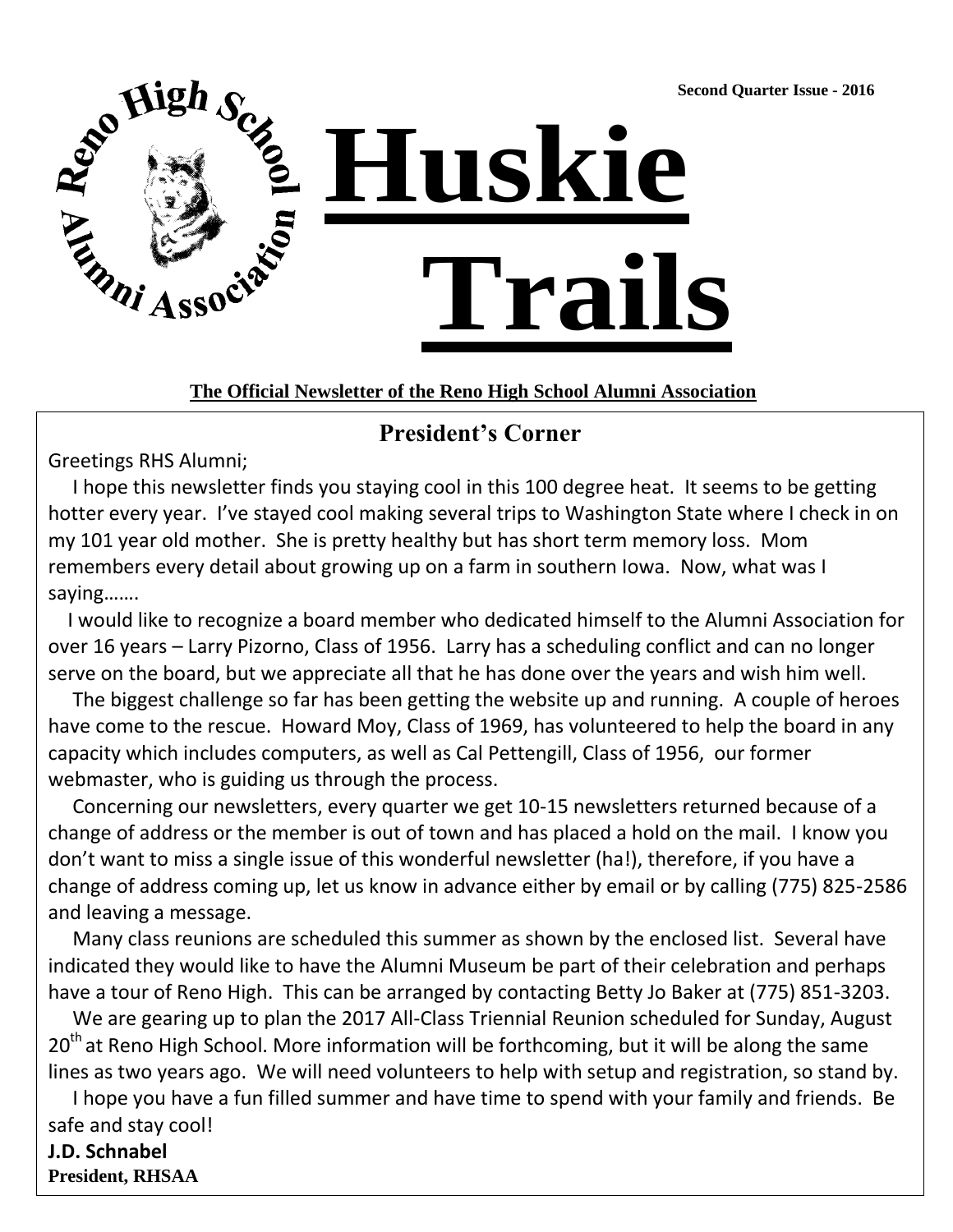# **AROUND THE RHS CAMPUS**

1.**Class of 2016 Statistics**: 363 graduates, 112 Honor diploma candidates/68 Advanced diploma candidates, 134 Honor Society members, 7 National Merit Finalists, 3 Presidential Scholar Candidates, 11 students who maintained a 4.0 or above for all four years, 34 students had perfect attendance, and \$6 million in scholarship monies were awarded.

2. We the People traveled to Washington D.C. and won the Western Regional Championship as a Wild Card (Best in the West). We the People is a competition government class that simulates a congressional hearing.

3. RHS Student Leadership hosted the NASC (Nevada Association of Student Councils) State Leadership Conference with over 1,400 students and staff attending.

4**. Kris Hackbusch**, RHS Principal, was named NASC Administrator of the Year.

5. RHS was ranked  $7<sup>th</sup>$  in the State by the U.S. News & World Report among 139 schools in Nevada.

6. Speech & Debate won the Grand Sweepstakes in Northern Nevada Forensic League for the  $21<sup>st</sup>$ time.

7. Reno High junior **Andrew Berreyesa** was named an All-American for wrestling and signed to wrestle at Cornell University.

8**. Matt Ochs** was named Boys Basketball Coach of the Year for the Northern Division 1.

9. The Huskie baseball team won their fifth straight Northern Region Division 1 title but lost in state competition.

10**. Heather Foster** was elected Student Body President for the 2016-2017 schoolyear. She is the fifth female to be elected to that position in the school's history.

# **William Clarke Webster's 1910 Graduatio**n

*These are the comments from Clarke's diary concerning his graduation:*

"Friday, June 10, 1910: I have at last parted company with the Reno High School. Doc Stubbs (President, NV State Univ.) made quite a nice speech. The H.S. chorus sang some songs, one of the girls sang a song, and one of the fellows played a violin solo, and then Mr. Walker presented us with our diplomas. Then we sang our class song and we certainly made a rotten job of it. After that a bunch of kids gave the high school yell and then we gave our class yell. We all received bouquets and as I wanted to go to the Cottage Restaurant to get something to eat, I gave mine to P.S. (girlfriend). Keating (Harold) wanted to get rid of his so he handed it to a cop who was standing in front of the city hall. The cop was kind of surprised, but he took the flowers and thanked Keating for them. Then Stevens (Carl), McPhail (Harold), Keating, and myself proceeded to the Cottage and had a farewell feast of hot cakes and coffee.

"Rah! Rah! Rah! Who! Which! When! Reno High School! Nineteen-ten!" Another version of that yell is as follows: "Rah! Rah! Rah! Who! Which! When! Reno High School! Never again!" *There were 22 graduates in the Class of 1910*.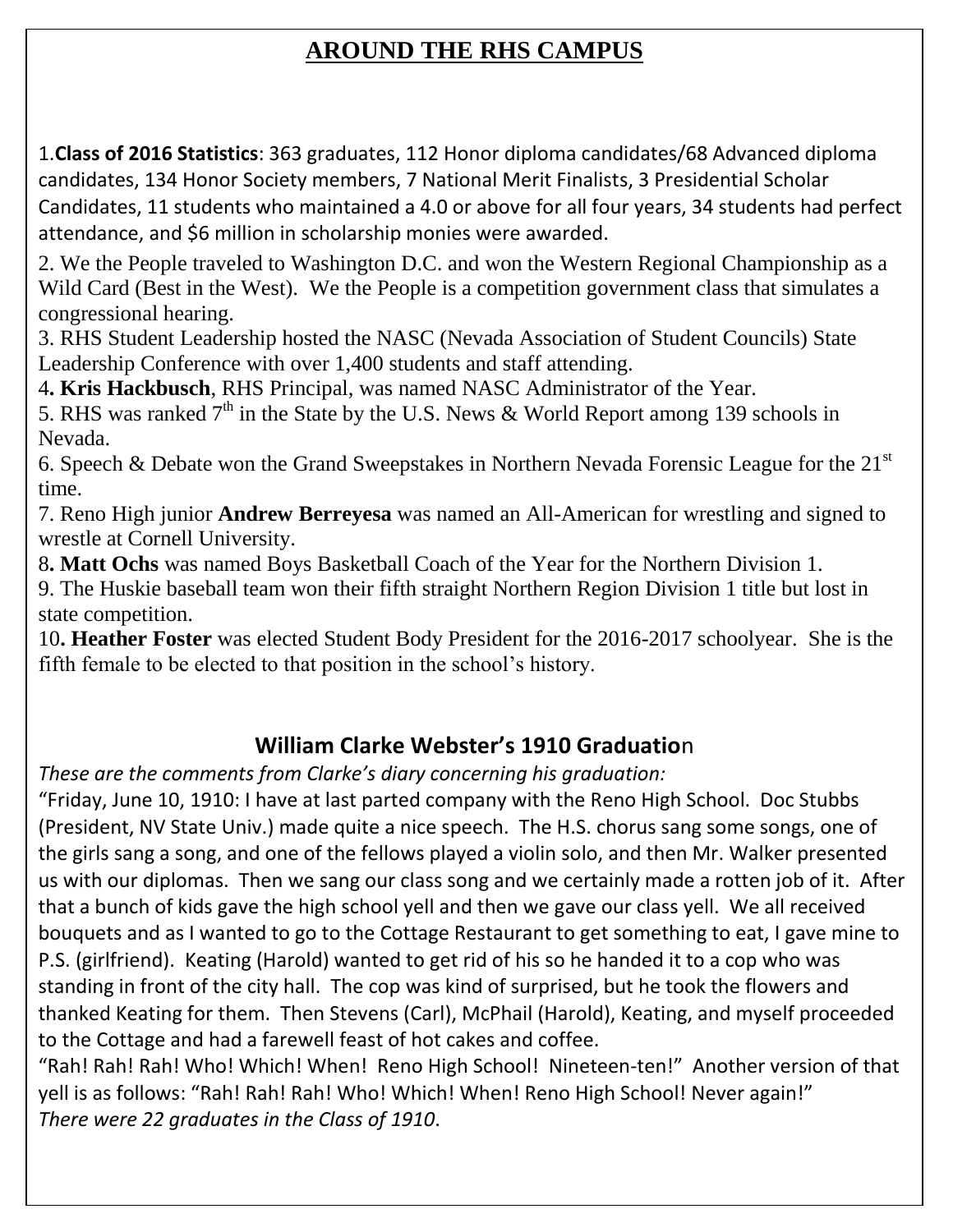# *2016 Reno High School Alumni Association* **Scholarship Winners**







### **Grace Lowden**

Plans to attend American University in Washington D.C. and study international Relations.

### **Nicole Flangas**

Will attend the University of Southern California and major in Political Science and International Relations.

### **Steve Park**

Plans to attend UCLA and major in Chemistry.

#### **Aramis Anastassatos**

Hopes to attend the University of Nevada in Reno and major in Music Performance.

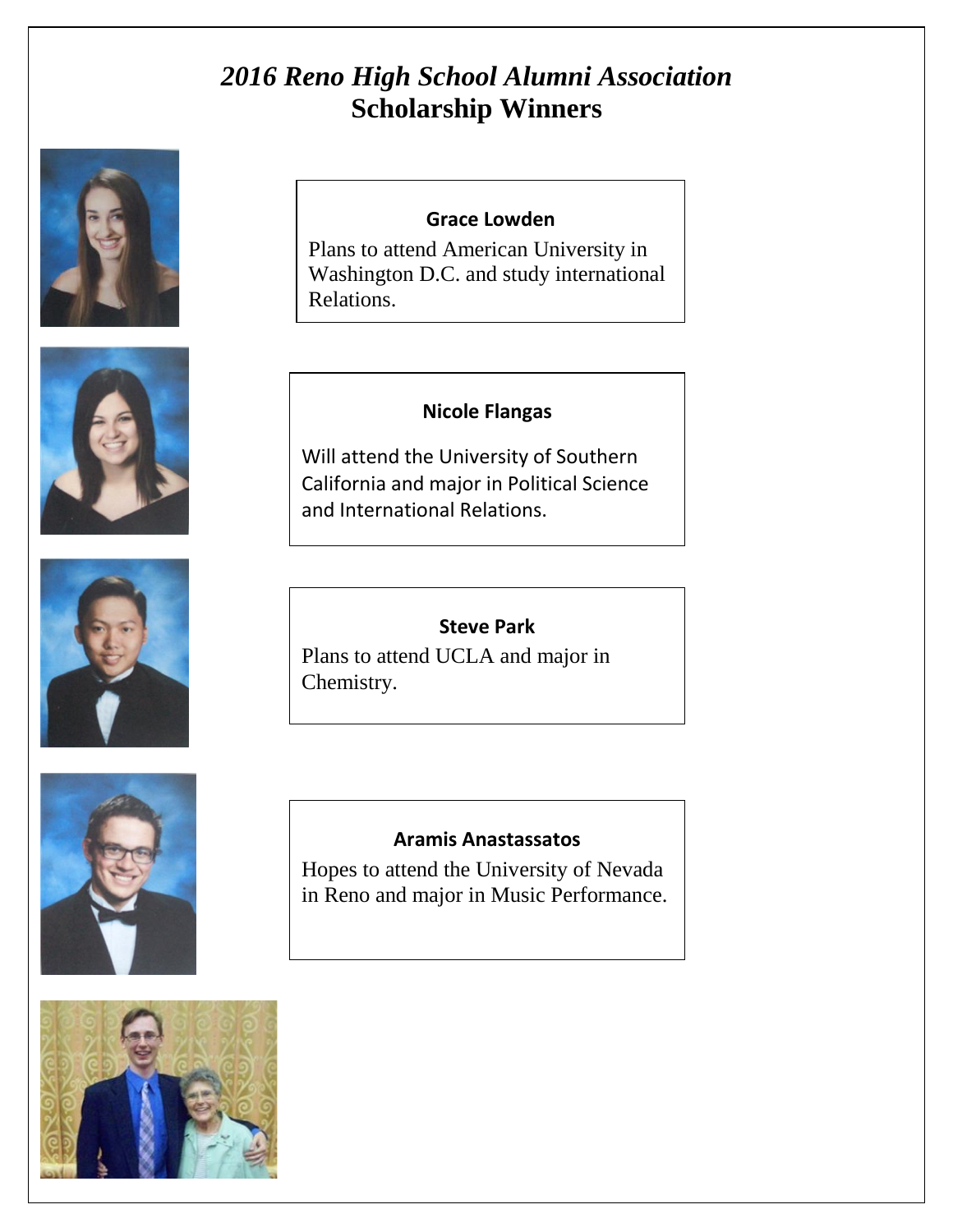### **ALUMNI NEWS**

- 1. **Katie Coombs**, '90, is an RGJ columnist who wrote an article on her classmate and friend, **Sevren Sauvola,** and his achievements until his death from a rock climbing accident in 1994.
- 2. **Jackie Rinehart**, '03, was listed by the RGJ as one of top ten local softball players of all time.
- 3. Former RHS basketball standouts **Austin Morgan, '09,** and **Roman Van Allen, '06,** joined other star players as coaches for the annual Northern Nevada Blue Chip Basketball Camp at the Boys and Girls Club in June.
- 4. **Ken Fujii**, RHS teacher and girls basketball coach (1963-1984), held the 35<sup>th</sup> annual basketball camp for youth in June. Fujii had a 254 win and 26 loss record and won four state titles for RHS.
- 5. Actress **Hayley Huntley**, '07, plays Olivia "Olly" Michaels, George Lopez's manager on the new TV show, "Lopez," featured on TV Land.
- 6. **Neal Cobb**, '58, and **Jerry Fenwick**, '53, were selected as winners of the Historic Resources Commission Preservation Award for their "Reno, Now and Then" books. Congratulations! Neal is a current member and Jerry is a former member of the RHSAA Board of Trustees.
- 7. **Michael Weiss**, '09, competed in the U.S Olympic swimming trials but did not qualify for the final team.
- 8. Mel Lawrence, '07, qualified to compete in the Olympic 3,000-meter steeplechase finals.
- 9. Coe Swobe, '47, died on May 26. He served two terms in the Nevada State Senate holding the post of Republican Minority Leader in both houses. Additionally, he created the Lake Tahoe Compact to preserve Lake Tahoe, was the President of the UNR Alumni Association and was a strong advocate for Vietnam veterans.

#### 1952 – 64 Years Decker **REMEMBERING ANN PERSHING**

Ann Pershing, longtime columnist for the RJG, died recently and will be greatly missed. She wrote the byline, "Grandma with Attitude," and was an advocate for older Americans and a cheerleader for her readers to get off the sidelines and participate in Northern Nevada life, from elections to dances to the Reno-Tahoe Senior Games. Ann wrote several articles about the Reno High Alumni Association and the museum (Museum is Reno's Best Kept Secret).

### **SAVE THE PYRAMID**

will be on August 20<sup>er</sup> at 5:00 p.m.at Swope Park that includes entertainment, prizes, food, craft<br>beer and wine. You can send a donation to Reno National Little League, 4790 Caughlin Parkway eddition. The trind the distinctive a denominative redictional dittie decigaty that decignmit chinnery.<br>#778 Reno, NV 89519 and write "Save the Pyramid Account" in the memo line of the check. For more information about this event and how you can be involved, email  $\overline{\text{save}$  the pyramidreno@gmail.com. There is a committee that is trying to Save the Pyramid at Swope Park. The pyramid will be torn down by the city if funds cannot be raised to rebuild it. They have already secured a big grant, and have local donations, but still have some more fundraising to do. There are probably many people living in the community that would like to support this project. The first event to fundraise will be on August 20<sup>th</sup> at 5:00 p.m.at Swope Park that includes entertainment, prizes, food, craft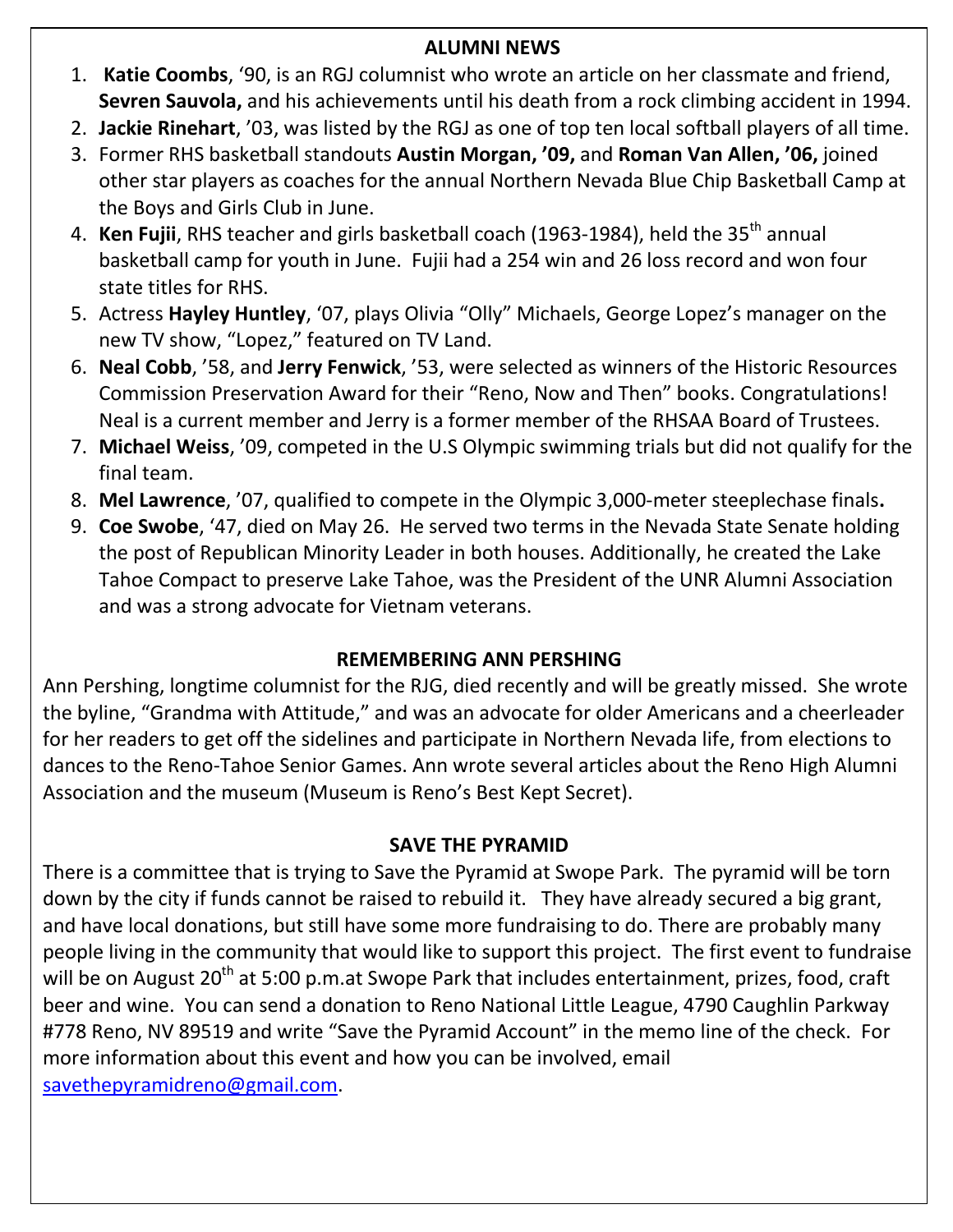# **CLASS REUNIONS**

These are the current class reunions that are scheduled this summer:

| <b>YEAR</b>       | <b>CONTACT</b>               | <b>DATE</b>         |
|-------------------|------------------------------|---------------------|
| 1951 - 65 Years   | Betty Jo Baker - 851-3203    | September 10        |
|                   | Pat Quinlan - 829-9209       |                     |
| $1952 - 64$ Years | Daryl Pelizzari - 972-1443   | September 9         |
| $1953 - 63$ Years | Joanne Petre - 323-7770      | September 9         |
| $1954 - 62$ Years | Jackie Powers - 825-6868     | September 9         |
| $1956 - 60$ Years | Jerry Smith - 826-8994       | August 26-28        |
| $1966 - 50$ Years | Molly Dondero - 852-1583     | September 9-11      |
|                   | Ruth Ann Grundy - 827-6314   |                     |
| $1976 - 40$ Years | Alanna Fitzgerald - 750-0410 | <b>August 19-21</b> |
|                   | Linda Poncia - 240-7144      |                     |
| $1986 - 30$ Years | Jamie Vaughn - 750-1041      | July 30             |
| $2006 - 10$ Years | Jamie Rinehart - 722-3848    | Sep 16-18           |

Please pass along this information to anyone you may know from these classes.

### **SAYINGS BY WILL ROGERS**

Will Rogers, who died in a 1935 plane crash in Alaska with bush pilot Wiley Post, was one of the greatest political country/cowboy sages this country has ever known. Here are some of his humorous and wise sayings:

- 1. Never slap a man who's chewing tobacco.
- 2. Never kick a cow chip on a hot day.
- 3. There are two theories to arguing with a woman. Neither works.
- 4. Never miss a good chance to shut up.
- 5. If you find yourself in a hole, stop digging.
- 6. Good judgment comes from experience, and a lot of that comes from bad judgment.
- 7. About Growing Older…….First Eventually you will reach a point when you stop lying about your age and start bragging about it. Second- The older we get, the fewer things seem worth waiting in line for.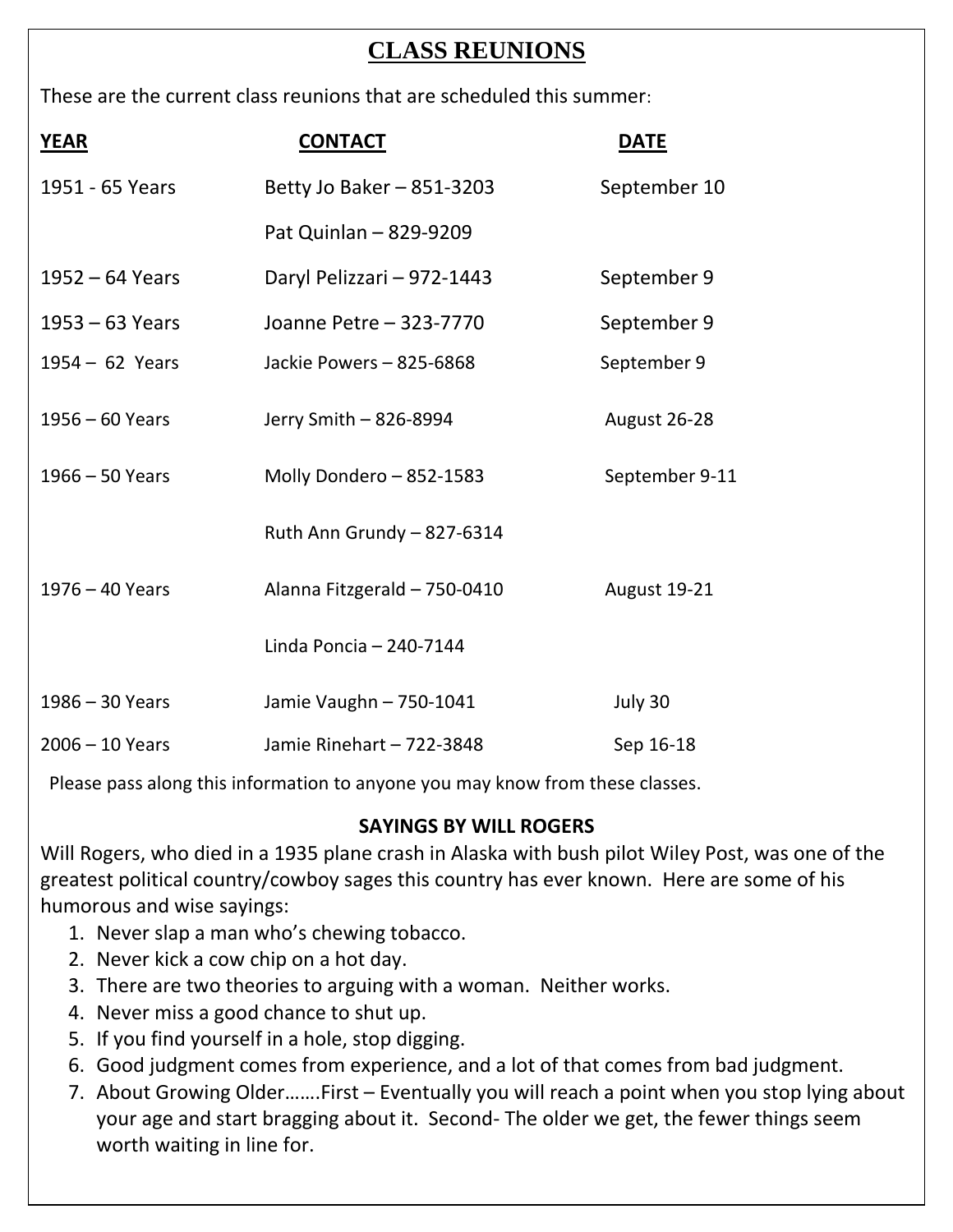## **BLAST FROM THE PAST – POLICE OFFICER KILLED AT RENO HIGH**

 Reno Police Officer **Ross Peterson** was shot and killed on September 11, 1931 when he interrupted two burglars at Reno High School. He was serving as night watchman at the school during the first few days of the school year. Two suspects broke into the building attempting to rob the safe containing student book and other deposits. The suspects opened fire and, in the ensuing shootout, Officer Peterson and one of the suspects were shot and killed. The dead suspect was identified as **George Welsh** who had a criminal record. The wounded suspect was able to escape from the scene.

A reward of \$500 was offered, and the search for the suspect began. On September 15<sup>th</sup> a local druggist near UNR said a man came in for medical supplies for a wound to his side. In researching George Welsh's background, the police identified an associate who spent time in prison with Welsh in Oregon for safe robbery – **Wallace Weitzel.** He became the chief suspect and his picture was disseminated to police agencies in several states. There were several leads but they did not prove to be true.

On October 3<sup>rd</sup> Weitzel turned himself in to the Reno Police Department saying that he was innocent and because of the reward offered, he believed he would be shot on sight. He said he met George Welsh the day before the shooting but was not involved, but instead, gambled at a casino and later ate dinner with a girlfriend at a local restaurant. Police confirmed his story through witnesses, and in addition, there weren't any wounds to his body.

 Police Chief J.M. Kirkley believed that Weitzel was somehow involved in the Reno High shooting, perhaps as a lookout, but couldn't prove it. The chief believed perhaps another burglar was involved and was wounded by Officer Peterson. However, Weitzel was wanted for safe robbery in Vancouver, Washington where he was later transported to stand trial.

 *This story is to remember and honor Officer Ross Peterson who sacrificed his life carrying out his duties of protecting Reno High's property so many years ago*.

# **ANOTHER TIDBIT FROM CLARKE WEBSTER'S DIARY:**

Sunday, March 27, 1910 (Easter): "This evening about 10 o'clock, a fellow went crazy while crossing the bridge so he climbed over the railing and jumped in the river. He floated down and got caught on the old dam below the bridge and hollered his head off for help. Somebody telephoned the fire department that the Riverside Hotel was on fire, so they came running to the scene. When they found out what was wrong, they stretched a rope across the river and one of the firemen went out and tied a rope around him and sent him back. I guess the fellow won't try to commit suicide again until the water gets warmer."

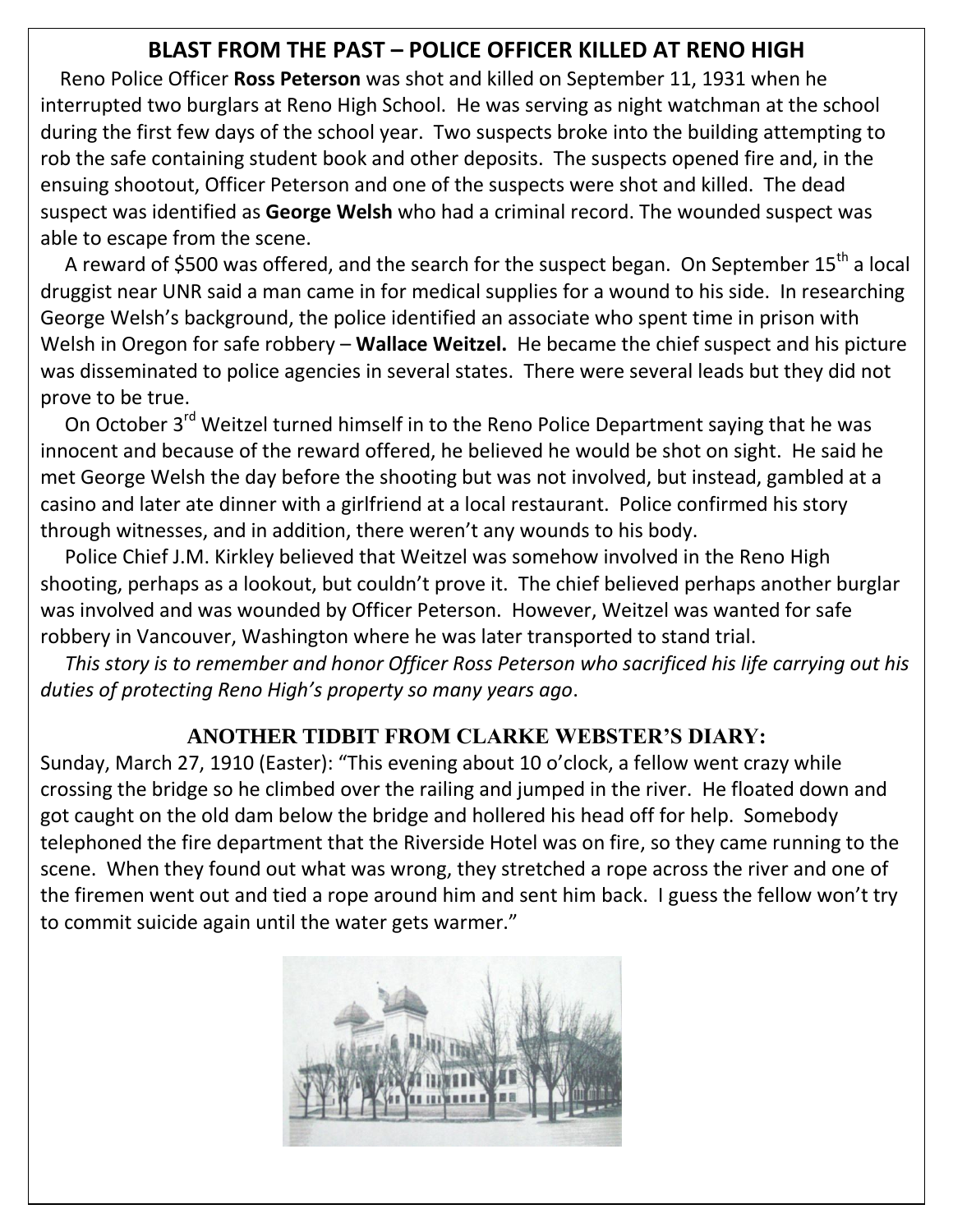### **WHERE DID THESE SAYINGS COME FROM?**

You may have heard of many of these sayings but did you know from where they came? Here are some answers:

1. **A Shot of Whiskey** – In the old west a .45 cartridge for a six-gun cost 12 cents, and so did a glass of whiskey. If a cowhand was low on cash, he would often give the bartender a cartridge in exchange for a drink. This became known as a "shot"of whiskey.

2. **The Whole Nine Yards** – American fighter planes in WW2 had machine guns that were fed by a belt of cartridges. The average plane held belts that were 27 feet (9 yards) long. If the pilot used up all has ammo, he was said to have given it the whole nine yards.

3. **Buying the Farm** – This is synonymous with dying. During WW1, soldiers were given life insurance policies worth \$5,000. This was about the price of an average farm, so if you died, you "bought the farm" for your survivors.

4. **Iron Clad Contract** – This came about from the ironclad ships of the Civil War. It meant something so strong it could not be broken.

5. **Passing the Buck/The Buck Stops Here** – Most men in the early west carried a jack knife made by the Buck knife company. When playing poker, it was common to place one of these Buck knives in front of the dealer so that everyone knew who he was. When it was time for a new dealer, the deck of cards and the knife were given to the new dealer. If this person didn't want to deal, he would "pass the buck" to the next player. If that player accepted then "the buck stopped there."

6**. Cobweb** – the Old English word for "spider" was "cob."

7. **Ship State Rooms** – Traveling by steamboat was considered the height of comfort. Passenger cabins on the boats were not numbered. Instead they were named after states. To this day, cabins on ship are called staterooms.

8. **Over a Barrel** – In the days before CPR, a drowning victim would be placed face down over a barrel and the barrel would be rolled back and forth in an effort to empty the lungs of water. It was rarely effective. If you are over a barrel, you are in deep trouble.

9**. Barge In** – Heavy freight was moved along the Mississippi in large barges pushed by steamboats. These were hard to control and would sometimes swing into piers or other boats. People would say they "barged in."

10. **Barrels of Oil** – When the first oil wells were drilled, they had made no provision for storing the liquid so they used water barrels. That is why, to this day, we speak of barrels of oil rather than gallons. *OKAY ONE MORE*….

11. **Hot Off the Press** – As the paper goes through the rotary printing press, friction causes it to heat up. Therefore, if you grab the paper right off the press, it is hot. The expression means to get immediate information.

### **FUNNIES:**

1. CAMPING: Where you spend a small fortune, to live like a homeless person.

2. People my age are so much older than me.

3. I want to grow my own food but I can't find bacon seeds.

4. I don't understand how I can remember every word of a song from 1964, but I can't remember why I walked into the kitchen.